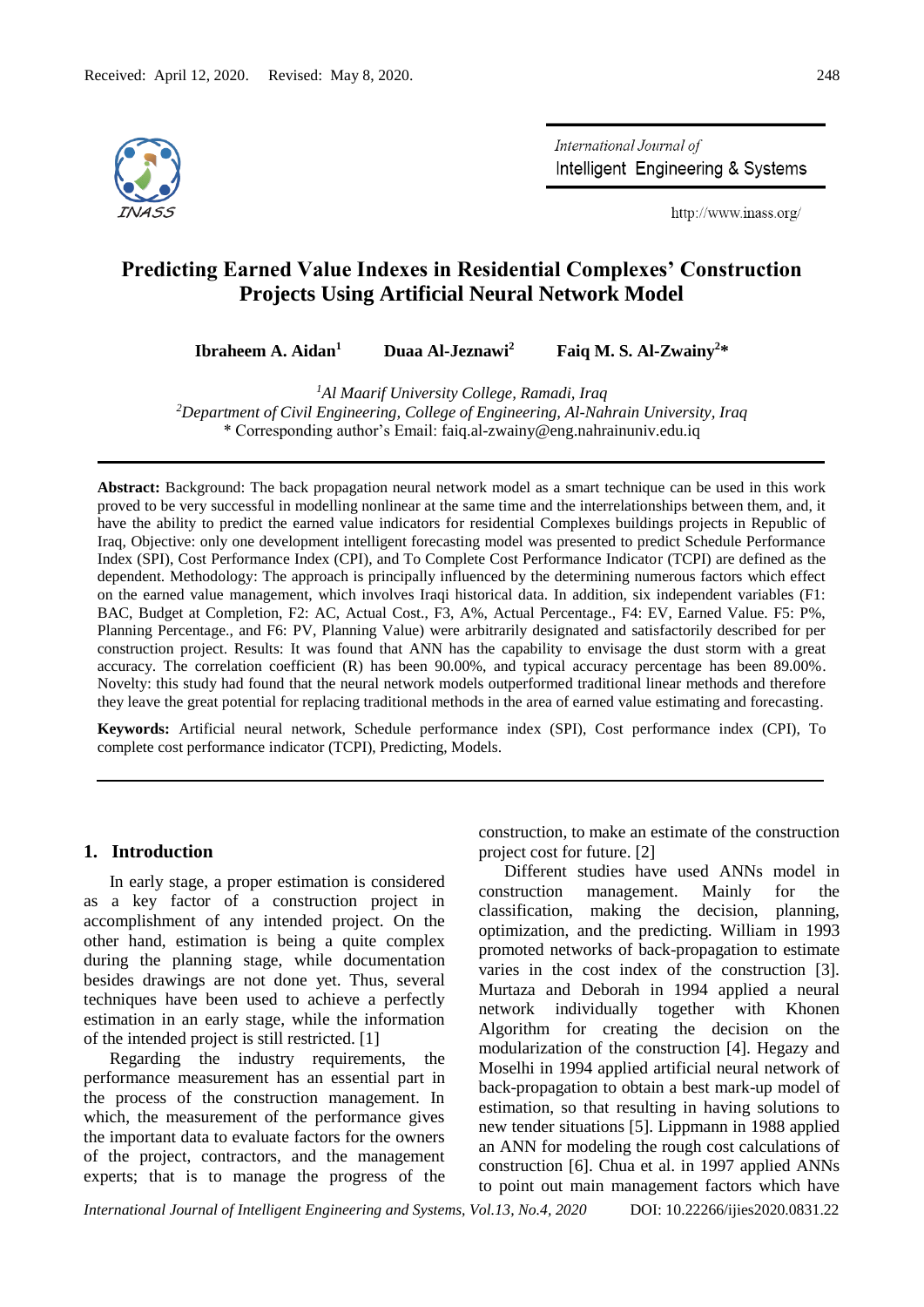an effect on budget activity in and project [7]. Al-Tabtabai et al. in 1997 applied a network of BP to obtain the decision-making process for the project professionals drawn in schedule monitoring and prediction for incomplete projects of multi-storey buildings [8]. Adeli and Wu in 1998 presented a regularization neural network to predict the reinforced concrete pavement cost [9]. Hegazy and Ayed in 1998 applied the neural network process to create a model of a parametric cost-estimating for projects of highway [10]. Al-Zwainy et al in 2015 used four neural networks for predicting the budget of highway under multiple criteria [11]. The researchers did not found any study that is exactly the same as the current study while searching in international libraries and discreet periodicals such as Scopus, Springer, Taylor France and others, as this current study is almost unique of its kind that deals with predicting the value indicators gained using neural networks, despite the existence of multiple studies dealing with a topic prediction in construction projects using neural networks, including the study of Zamim at el, 2019 [12] and the study of Ibrahim et al, 2018 [13].

Consequently, for the studies of the construction management, ANNs are now widely used. A significant gap has been noticed which that none of the above-mentioned studies was interested in earned value management predicting. In Iraq, some scholars have used ANNs in project management. Al-Zwainy. In 2009 presented four models related to the neural networks in order to predict the overall cost of construction thoroughfare projects in Iraq. [12]

Several names have employed for ANN: connectionist models, predicting models, parallel distributed processing models; forecasting systems; and artificial neural computing. ANN is considered as a part of artificial intelligence (AI) as such structures are depended on the system of the natural nervous. It may present an unbelievable number of the characteristics of human brain, such as; acquire a knowledge and simplified it from previous cases to new problems. Al-Zwainy and Aidan in 2017 found that when the processed data has errors or when the data is incomplete [13], ANN could present significant answers for it and it could process the information quickly when used to solve actual world issues. Neurocomputing architectures may be based on the physical hardware (machine or neurocomputer) or neurosoftware languages (or programs) which can behave just like human beings. The back-propagation network may consider as the most straightforward and realistic networks which applied in doing advanced tasks of human beings

like: analysis, classification, making the decision, planning, and scheduling as compared with the different architectures and paradigms. Additionally, the modeling process of the neural network-based includes five important features: data acquisition, problem demonstration, and analyzing, architecture determination; understand the determination of the process; network training; and experimentation of the trained network to take a broad view of evaluation. [14]

One of the highly powerful and popular multilayer feed forward networks is trained with back-propagation. The training of the developed network is conducted by back-propagation algorithm which was developed and includes three stages of the feed forward of the input training patterns, the calculation and back-propagation stage of the associated error, and the adjustment stage of the weights [15-17].

The foremost goal of this paper is to construct artificial neural networks model to envisage the earned value indicators of residential buildings projects in Republic of Iraq. For achieving this, there is a necessity for identifying the factors that impact residential buildings projects performance. Consequently, the author in this paper is trying improvement of earned value model through the following steps:

- 1) Choose the appropriate neural networks Software.
- 2) Identification of ANNs models variables that have an effect on the earned value index in Iraqi residential buildings project.
- 3) Expansion and investigation of the proposed ANNs models to predict the earned value indexes.
- 4) Examine the substantiation and authentication of the developed mathematical models.

# **2. Choose the appropriate neural networks software**

Today, neural networks are used for solving many business problems such as earned value forecasting. The researcher studied many neural network programs. The researcher found that the best program for neural networks, which is easy to use, and is compatible with all the problems simple and complex, and accepts all types of variables and different factors.

Numerous uses that provide for the statistics analysis establishment as in Microsoft Excel, STATISTICA, MINITAB, and MATLAB, however this paper adopts SPSS Program. SPSS stands for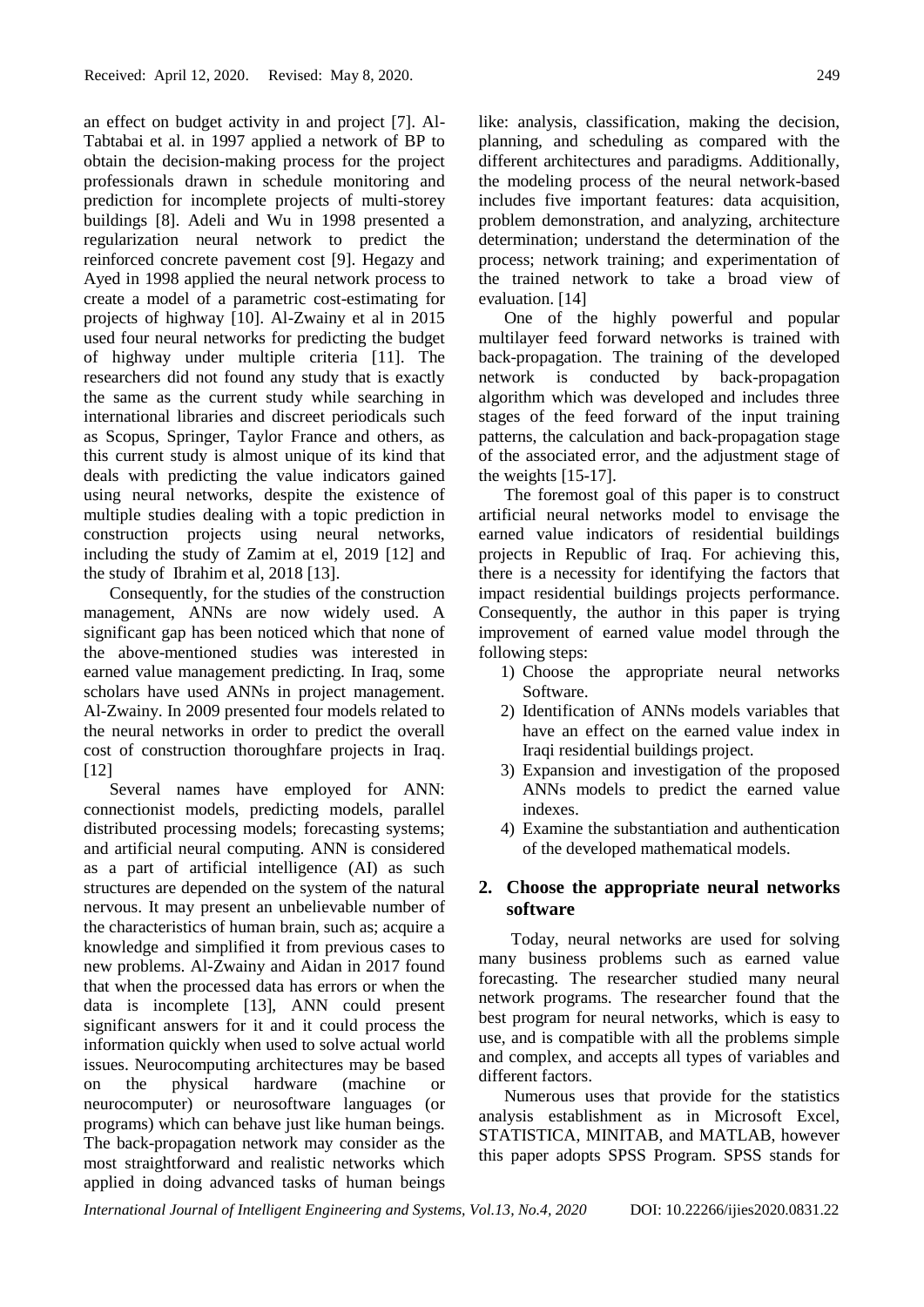| <b>Parameters</b> |            |           |            | Input  |           |             |           |
|-------------------|------------|-----------|------------|--------|-----------|-------------|-----------|
|                   | <b>BAC</b> | <b>AC</b> | $A\%$      |        | EV        | $P\%$       | <b>PV</b> |
| MAX.              | 867475000  | 616143750 | 55%        |        | 477111250 | 60%         | 520485000 |
| MIN.              | 867475000  | 223228750 | 25%        |        | 216868750 | 20%         | 173495000 |
| AV.               | 867475000  | 392915000 | 30%        |        | 260242500 | 40%         | 346990000 |
| <b>RANGE</b>      | 0.00       | 406500858 | 41%        |        | 353080781 | 45%         | 387410643 |
| ST.D              | 0.00       | 94173338  | 8%         |        | 71577599  | 8%          | 66736932  |
|                   |            |           |            | Output |           |             |           |
|                   | <b>SPI</b> |           | <b>CPI</b> |        |           | <b>TCPI</b> |           |
| MAX.              | 1.2510     |           | 1.0573     |        |           | 1.5501      |           |
| MIN.              | 0.7143     |           | 0.7420     |        |           | 0.9701      |           |
| AV.               | 0.5358     |           | 0.3153     |        | 0.5801    |             |           |
| <b>RANGE</b>      | 0.9101     |           | 0.8801     |        | 1.1301    |             |           |
| ST.D              | 0.1201     |           | 0.0701     |        |           | 0.1101      |           |

Table 1. Variables of ANN models

Statistical Package for the Social Sciences for the premier statistics analysis environment. The SPSS simulator has visual, easy-to-use, object-oriented method for problem solving by means of intelligent technologies.

SPSS is used by numerous classes of investigators for multifaceted statistical data investigation. Long produced by SPSS Inc., it had been acquired by IBM in 2009. The up-to-date varieties have termed as IBM SPSS Statistics.

## **3. Identification ANN models variables**

This study uses historic data analysis as the methodology foundation. Additionally, using historical data helps in giving a relation among the key factors influencing the earned value parameters of the residential buildings projects to create estimations for new projects.

ANN models necessitate lots of data. Consequently, many historic residential buildings projects were collected which had done between 2012 and 2016, in Mosel residential complex project in Iraq. The projects collected from cities, Ministry of Construction and Housing, consultants and contractors. Subsequently, the data has been analyzed. The used data and information collection method in this study is the direct and indirect data gathering from local engineering firms as a subcontractor. Currently, a noteworthy obstacle interrupted this method due to the unsecured situation in Iraq, and the insufficiency in documentation. Despite of this difficulty, the scientists could gather a trusted and effectively data for more than fourty eight residential constructions projects. That was through coming some companies and introducing the intended documents and reports for residential buildings projects.

Moreover, these factors that effect on the earned value indexes adopted in Models of ANN as shown in the Table 1.

There are two types of variables that affected on the earned value in residential complex project in Republic of Iraq that are dependent variables and Independent variables.

## **3.1 Dependent variables**

Cost Performance Index (CPI), Schedule Performance Index (SPI), and To Complete Cost Performance Indicator (TCPI) have been defined as the dependent variable and every specific engineering project has employed as the elementary unit of the observation.

#### **3.2 Independent variables**

After starting the dependent variables that projected via ANNs model, it has been essential for developing independent variables to clarify any variant in earned value indexes. There are many variables as an independent variable such as:

- 1) F1: BAC, Budget at Completion.
- 2) F2: AC, Actual Cost.
- 3) F3, A%, Actual Percentage.
- 4) F4: EV, Earned Value.
- 5) F5: P%, Planning Percentage.
- 6) F6: PV, Planning Value,

## **4. Development ANN models**

Artificial Intelligent Neural Network (AINN) models must be in a methodical manner for improving its performance. Such method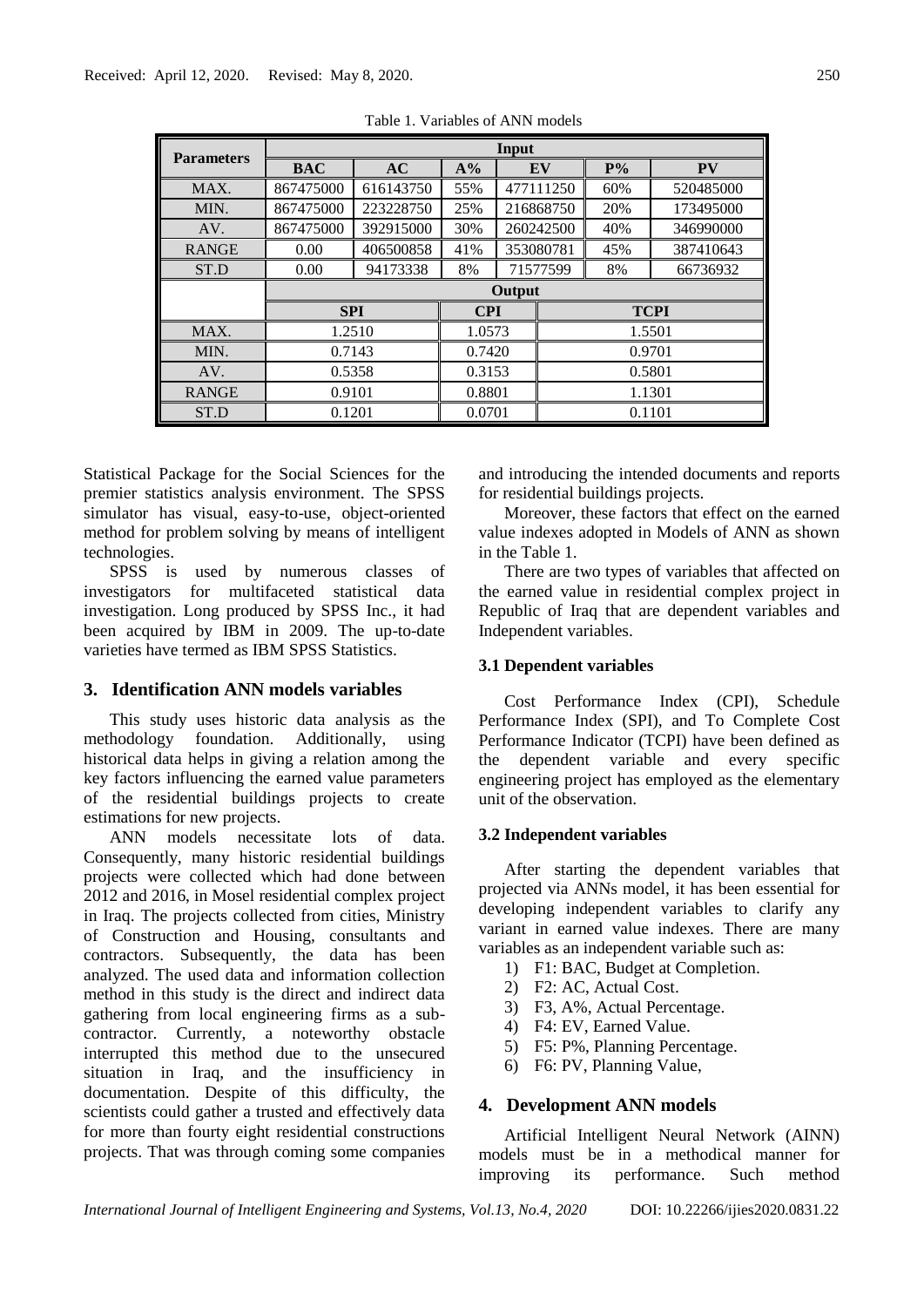requirements address major factors like development of model inputs, data division and preprocessing, development of model architecture, model optimization (training), stopping standards, and model authentication. An organized approach for evolving the model was employed for solving the problem at hand. This approach has five main phases:

- 1) Model inputs and outputs
- 2) Data division
- 3) Model architecture
- 4) ANNs Model Equation
- 5) ANNs Model Validity

Mathematical models are divided into to three parts, the detailed description of these stages are concluded in the following section:

The specified variables at the stage of the data identification have been applied for developing the ANN models. Three mathematical models have established in this section, the features of the project in a mathematical model were applied to estimate earned value indexes. SPSS version 24 was used as a tool and technique to building the three models, as following:

- 1) Schedule Performance Index (SPI)
- 2) Cost Performance Index (CPI),
- 3) To Complete Cost Performance Indicator (TCPI).

Follow the researcher five stages in building this model and as follows:

# **4.1 Development of model inputs and outputs**

Selected model input variables have the most important influence on the model performance as the significant step in evolving ANN models. Huge number of input variables for ANN models typically upsurges the network size, resultant in a reduction in processing speed and a decrease in the network efficiency. Different methods were recommended for selecting input variables such as Method of prior knowledge: based on prior knowledge, the suitable input variables can be chosen. This method is typically used in the field of project management, and is adopted in this study.

As an initial stage for neural network modeling, the problem at hand requires identifying and tagging the data as input or as output. SPSS v.24 has Microsoft Excel sheet, which is used through this step. The independent factors influencing the problem have recognized and measured as (N) input parameters, which are characterized by nodes at the input buffer of a neural network. The output of the model is Schedule Performance Index (SPI) and the

#### **4.2 Data division ANN model**

Data pre-processing has been highly important for employing neural nets positively. It evaluates what information is presented to produce a model throughout the training phase. Consequently, the subsequent step in the ANN model's development has been isolating the existing data into three subsets, training, testing and validation sets. Learning has achieved on the training set, which is employed for estimating the weights while the cross-validation set has adopted for generalization for producing better output for unseen instances. Nevertheless, the test set is used for measuring the generalization ability of the network, and evaluated network performance.

In the current step of the ANN models development, the current data has divided into three sets of training, testing, and validation sets. The separation may be prepared by separating the data when they having bottommost testing error and the maximum coefficient correlation. This separation may be achieved by using Neuframe software. In this study, a specified network was used which has the best performance regarding the testing error (in order to compare to other standards to assess the prediction performance, training error and correlation of validation set). By applying the software parameters as it is, different networks with a number of divisions have been developed. The results are briefed in Table 2.

It could be noticed from the Table 2 that the finest part is 80% for training set, 10% testing set, and 10% for validation set, in relation to taken testing error and coefficient of correlation (r) 5.300% and 90.950% respectively. Therefore, this part was accepted in ANN model. The influence of using numerous choices for divisions (i.e. blocked, striped, and random) has considered and presented in Table 3. It can be said that the performance of ANN model was quite insensitive to the separation process. When the striped division was applied, the best performance was achieved.

#### **4.3 Model architecture**

One of the essential and tricky parts in the development of ANN models is to establish the model architecture. Usually, there is no direct and exact method to determine the proper number of nodes to include in every concealed layer. This issue becomes complex with increasing the number of hidden layers in the neural network.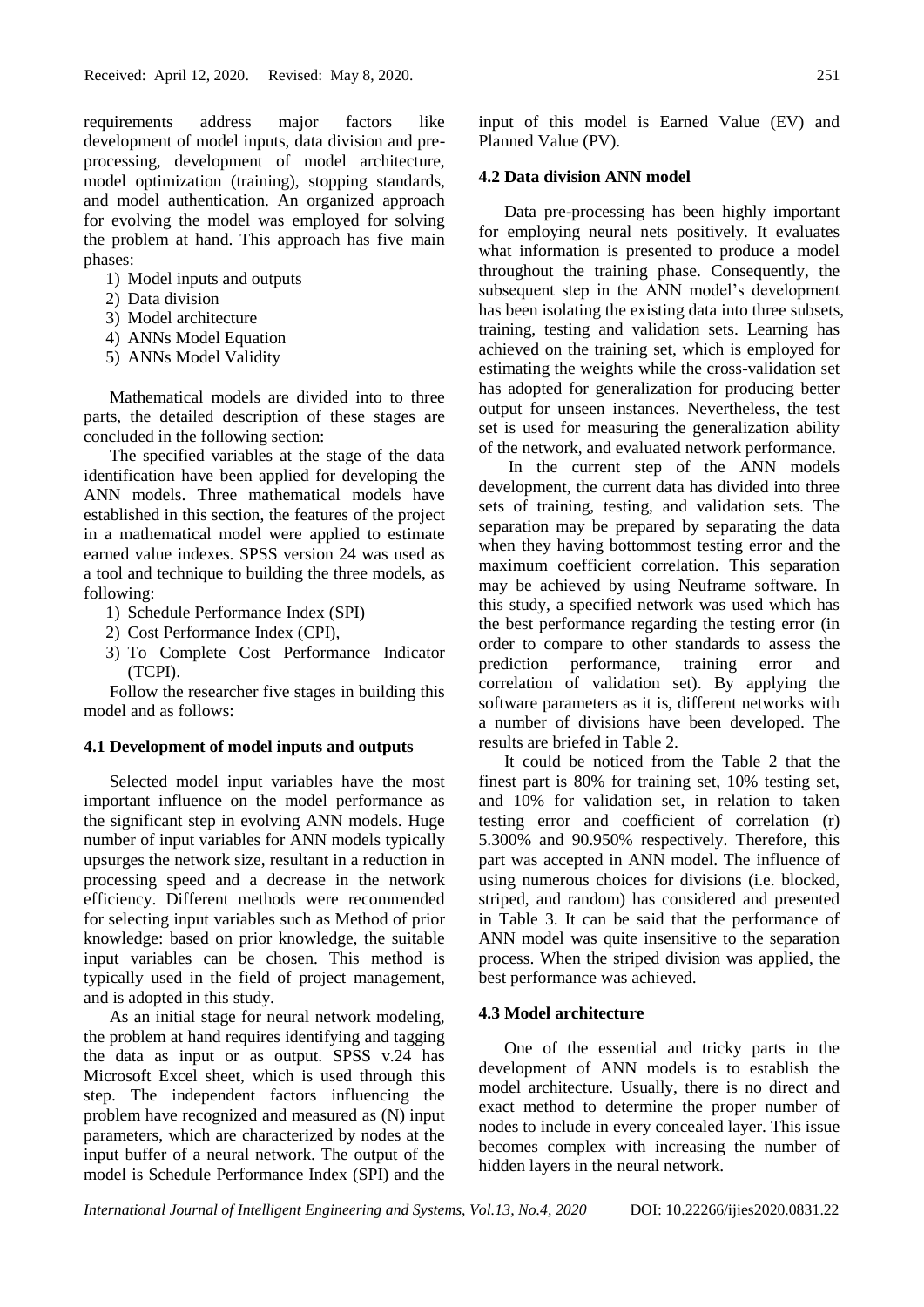|                        | Data partition %      |                        | Error of                         | Error of                        | <b>Coefficient</b>  |  |
|------------------------|-----------------------|------------------------|----------------------------------|---------------------------------|---------------------|--|
| <b>Training</b><br>set | <b>Testing</b><br>set | <b>Querying</b><br>set | <b>Training</b><br>$\frac{0}{0}$ | <b>Testing</b><br>$\frac{0}{0}$ | Correlation $(r)$ % |  |
| 60                     | 23                    | 17                     | 6.410                            | 6.710                           | 75.10               |  |
| 65                     | 20                    | 15                     | 6.410                            | 6.610                           | 74.10               |  |
| 70                     | 15                    | 15                     | 5.910                            | 6.010                           | 80.10               |  |
| 75                     | 10                    | 15                     | 5.510                            | 5.910                           | 85.30               |  |
| 75                     | 15                    | 10                     | 5.410                            | 5.710                           | 88.00               |  |
| 80                     | 10                    | 10                     | 5.300                            | 5.300                           | 90.950              |  |
| 85                     | 10                    | 5                      | 5.210                            | 5.410                           | 90.80               |  |
| 85                     | 5                     | 10                     | 5.210                            | 5.410                           | 90.70               |  |

Table 2. Effect of data division on ANN model behaviour

Table 3. Impacts of division method on the ANN model behaviour

|                        | Data partition % |                                  | <b>Choices</b> | <b>Error</b> of | Error<br>of                     | Coefficient             |
|------------------------|------------------|----------------------------------|----------------|-----------------|---------------------------------|-------------------------|
| <b>Training</b><br>set | set              | <b>Testing   Querying</b><br>set | Division       | Training %      | <b>Testing</b><br>$\frac{0}{0}$ | $\vert$ Correlation(r)% |
| 80                     | 10               |                                  | Blocked        | 7.401           | 9.901                           | 85.01                   |
| 80                     |                  |                                  | <b>Striped</b> | 5.300           | 5.300                           | 90.950                  |
| 80                     |                  |                                  | Random         | 6,501           | 7.701                           | 88.01                   |

Table 4. Influences the number of neuron on the ANN model performance

| No. of<br><b>Model</b> | <b>Effect of Parameters</b>                                                                                                 | <b>Neuron</b><br>No.        | Error of<br><b>Training</b><br>$\frac{6}{9}$ | Error of<br><b>Testing</b><br>$\frac{6}{10}$ | <b>Coefficient</b><br><b>Correlation</b><br>$(r)\%$ |
|------------------------|-----------------------------------------------------------------------------------------------------------------------------|-----------------------------|----------------------------------------------|----------------------------------------------|-----------------------------------------------------|
|                        | Selections of striped                                                                                                       |                             | 5.300                                        | 5.300                                        | 90.095                                              |
| 2                      | division                                                                                                                    | $\mathcal{D}_{\mathcal{L}}$ | 5.410                                        | 5.910                                        | 90.191                                              |
| 3                      | Learning Rate<br>0.2 <sub>1</sub>                                                                                           |                             | 5.910                                        | 6.510                                        | 87.451                                              |
| 4                      | Momentum Term                                                                                                               | 4                           | 6.310                                        | 6.810                                        | 86.871                                              |
| 5                      | 0.8<br><b>Transfer Function in</b><br>hidden layer<br>(Sigmoid)<br><b>Transfer Function in</b><br>output layer<br>(Sigmoid) | 5                           | 6.781                                        | 6.901                                        | 85.621                                              |

The network of ANN Model has been adjusted to unique hidden layer through default parameters of the software (learning rate is 0.2 and momentum term is 0.8 and the transfer functions in hidden and output layer node are sigmoid). Many networks with various numbers of hidden layer nodes have been developed and the consequences have been depicted in Table 4, as the highest no. of nodes is (2I+1) in which (I) characterizes the number of input nodes. (i.e. maximum nodes equal to five).

As a result, only single hidden node has been selected in the present model with the lowermost

testing error (5.300 %). It is supposed that the network with one hidden node has been considered optimal. Hence, it has designated in this model.

The influence of the momentum term on model outcomes has been studied for the model of one hidden node (learning rate equal to 0.20). The consequences have presented in Table 5. It could be noticed that the optimal value for momentum term has been  $(0.8)$  with minimum testing error of (5.30%), therefore it has been adopted in this model.

After that, the test errors start to decrease to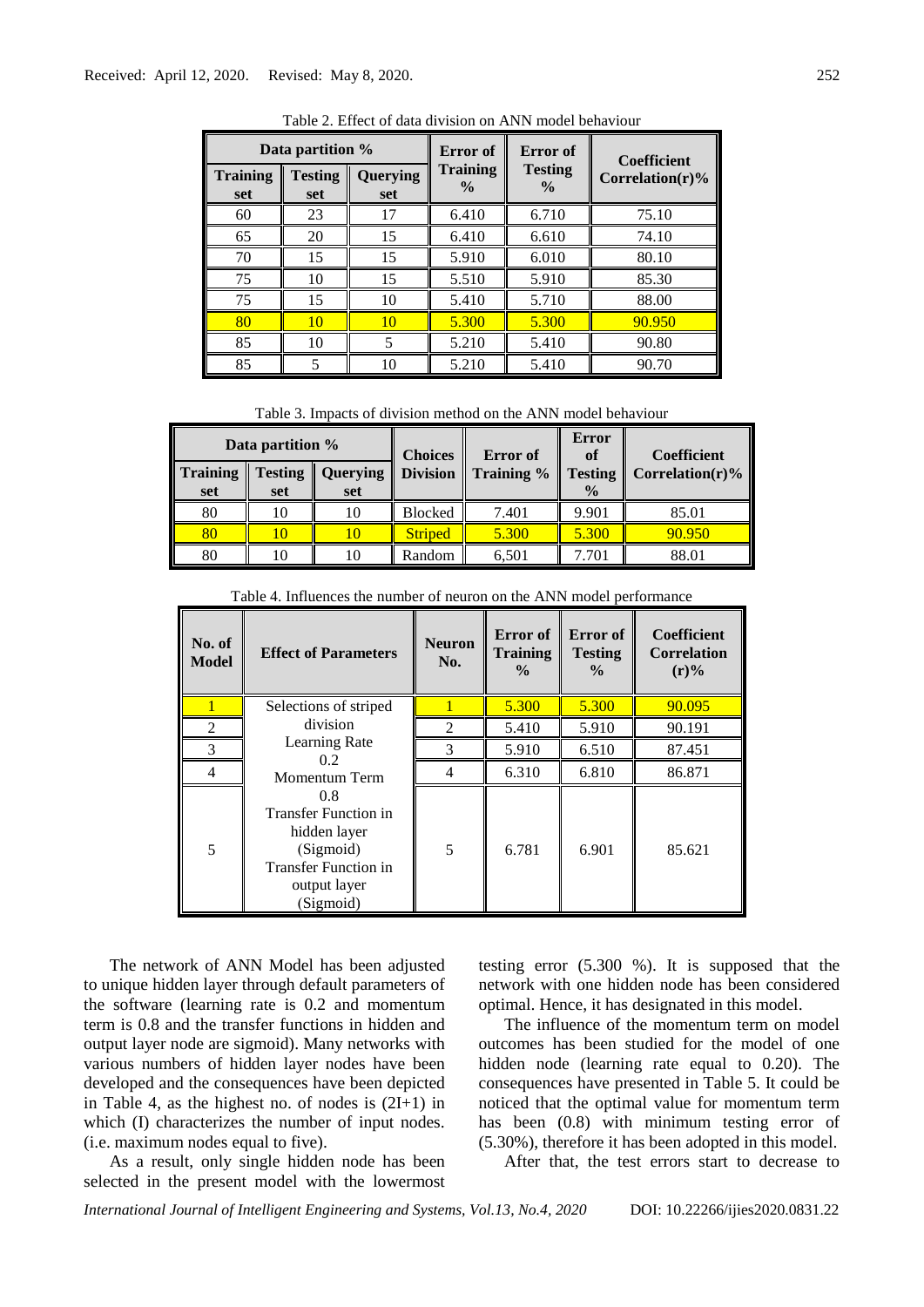| <b>Effect of Parameters</b>                     | <b>Term of</b><br>Momentum | Error of<br><b>Training</b><br>$\%$ | Error of<br><b>Testing</b><br>$\frac{6}{9}$ | <b>Coefficient</b><br>Correlation $(r)\%$ |
|-------------------------------------------------|----------------------------|-------------------------------------|---------------------------------------------|-------------------------------------------|
| Model No. 1<br>Choices of division<br>(striped) | 0.10                       | 7.710                               | 8.310                                       | 80.310                                    |
| Learning Rate                                   | 0.20                       | 7.610                               | 7.710                                       | 83.310                                    |
| (0.2)                                           | 0.30                       | 7.510                               | 7.510                                       | 85.210                                    |
| No. of Nodes $(1)$                              | 0.40                       | 6.310                               | 6.610                                       | 87.410                                    |
| Transfer function in                            | 0.50                       | 6.310                               | 6.410                                       | 87.910                                    |
| hidden<br>layer(Sigmoid)                        | 0.60                       | 6.210                               | 6.210                                       | 88.410                                    |
|                                                 | 0.70                       | 6.110                               | 5.310                                       | 89.610                                    |
| Transfer function in                            | 0.80                       | 5.300                               | 5.300                                       | 90.950                                    |
| output layer<br>(Sigmoid)                       | 0.90                       | 5.310                               | 5.219                                       | 90.117                                    |
|                                                 | 0.95                       | 5.310                               | 5.218                                       | 90.110                                    |

Table 5. Influence the term of momentum on the ANN model outcomes

Table 6. Influences the rate of learning on the ANN model performance

| <b>Effect of Parameters</b>                    | <b>Learning</b><br>Rate | Error of<br>Training<br>$\frac{0}{0}$ | Error of<br><b>Testing</b><br>$\frac{6}{9}$ | <b>Coefficient</b><br>Correlation $(r)\%$ |
|------------------------------------------------|-------------------------|---------------------------------------|---------------------------------------------|-------------------------------------------|
| Model No. 1                                    | 0.11                    | 6.760                                 | 5.350                                       | 90.950                                    |
| Choices of division<br>(striped)               | 0.20                    | 5.300                                 | 5.300                                       | 90.950                                    |
|                                                | 0.31                    | 6.340                                 | 5.930                                       | 90.010                                    |
| Momentum Term (0.80)                           | 0.41                    | 6.770                                 | 5.990                                       | 90.210                                    |
| No. of Nodes $(1)$                             | 0.51                    | 6.980                                 | 6.200                                       | 90.080                                    |
|                                                | 0.61                    | 7.760                                 | 6.300                                       | 88.280                                    |
| Transfer function in hidden<br>layer(Sigmoid)  | 0.71                    | 7.540                                 | 6.500                                       | 89.560                                    |
|                                                | 0.81                    | 8.440                                 | 6.800                                       | 87.850                                    |
| Transfer function in output<br>layer (Sigmoid) | 0.91                    | 8.490                                 | 6.900                                       | 85.560                                    |
|                                                | 0.950                   | 8.680                                 | 7.100                                       | 84.540                                    |

some extent within 0.8-0.95 range. So that the acquired optimal value for the momentum term has been (0.800) with training error of (5.300%) and significant minimum testing error (5.300 %) and the highest correlation coefficient (r) equal to (90.950 %). Therefore, it has been employed in this model.

Furthermore, the consequence of the learning rate on the model performance has been examined (momentum term equal to 0.80) for ANN Model. The consequences have presented in Table 6. The optimal value for Learning Rate (LR) has been (0.2) with minimum lowest prediction error of  $(5.3\%)$ ; henceforth it has been employed in this model.

Therefore, the gotten optimal value for the Learning Rate (LR) equal to (0.200) with significant testing error, significant value training error and great significant coefficient of correlation (90.950 %); henceforth, it has been employed in this model.

The impacts of adopting dissimilar transfer functions (i.e. tanh and sigmoid) have been examined and as depicted by Table 7. Accordingly, ANNs model performance has been reasonably unresponsive to the kind of the transfer function. The finest performance has been predicted at what time the sigmoid transfer function has been employed for hidden and output layers with the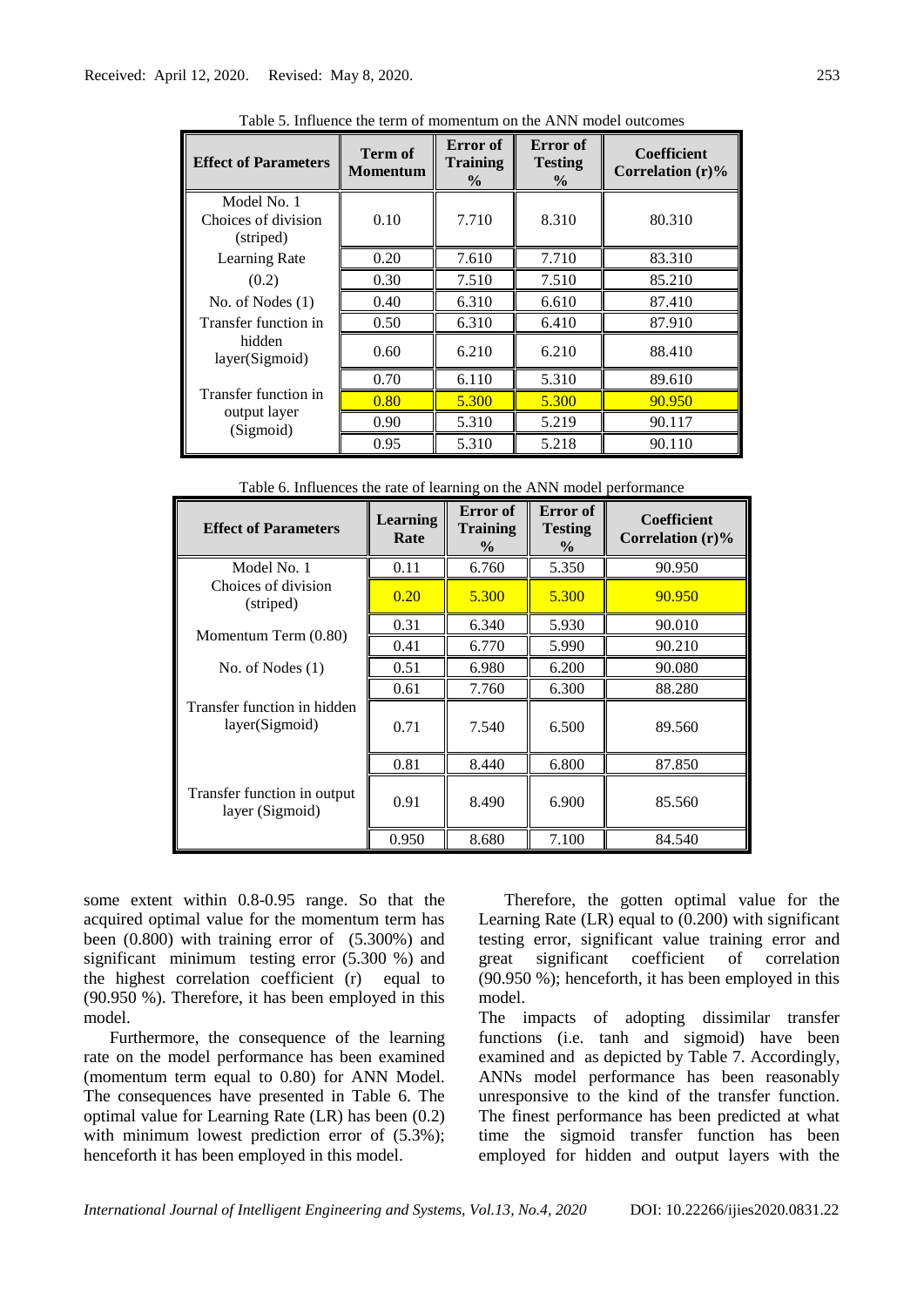|                                                      | <b>Functions</b>       | <b>Transfer</b> | <b>Errors</b>             |                                 | <b>Coefficient</b>  |  |
|------------------------------------------------------|------------------------|-----------------|---------------------------|---------------------------------|---------------------|--|
| <b>Effect of Parameters</b>                          | <b>Hidden</b><br>Laver | Output<br>Laver | Training<br>$\frac{0}{0}$ | <b>Testing</b><br>$\frac{0}{0}$ | correlation $(r)\%$ |  |
| Model No.1 Choices                                   | sigmoid                | sigmoid         | 5.300                     | 5.300                           | 90.950              |  |
| of division (striped)                                | sigmoid                | tanh            | 6.561                     | 6.331                           | 89.991              |  |
| Momentum Term                                        | tanh                   | sigmoid         | 6.551                     | 6.261                           | 85.391              |  |
| (0.8)<br>Learning Rate $(0.2)$<br>No. of Nodes $(1)$ | tanh                   | tanh            | 5.781                     | 7.161                           | 84.641              |  |





Figure. 1 Architecture of ANN model

|                       |            |                     | <b>Predicted</b> |                     |             |
|-----------------------|------------|---------------------|------------------|---------------------|-------------|
| <b>Predictor</b>      |            | <b>Hidden Layer</b> |                  | <b>Output Layer</b> |             |
|                       |            | H(1:1)              | <b>SPI</b>       | <b>CPI</b>          | <b>TCPI</b> |
|                       | (Bias)     | $-.080$             |                  |                     |             |
|                       | <b>BAC</b> | .035                |                  |                     |             |
|                       | AC         | $-2.446$            |                  |                     |             |
| <b>Input Layer</b>    | A          | .010                |                  |                     |             |
|                       | EV         | 1.271               |                  |                     |             |
|                       | P          | $-.127$             |                  |                     |             |
|                       | <b>PV</b>  | .537                |                  |                     |             |
| <b>Hidden Layer 1</b> | (Bias)     |                     | .735             | $-2.127$            | .885        |
|                       | H(1:1)     |                     | $-2.901$         | 3.595               | $-4.482$    |

| Table 8. Weight and threshold levels for the SPI optimal |  |  |  |
|----------------------------------------------------------|--|--|--|
|                                                          |  |  |  |

smallest prediction error 5.300 % coupled with highest correlation coefficient (r) (90.950 %).

## **4.4 EVM indicators model equation**

Minor connection weights have been gotten by SPSS for the optimum SPI, CPI and TCPI models. The neural network is converted into practically modest formulation. The group of ANN model has been exemplified in Fig. 1, although the weights of connection and levels threshold (bias) have been explained by Table 8.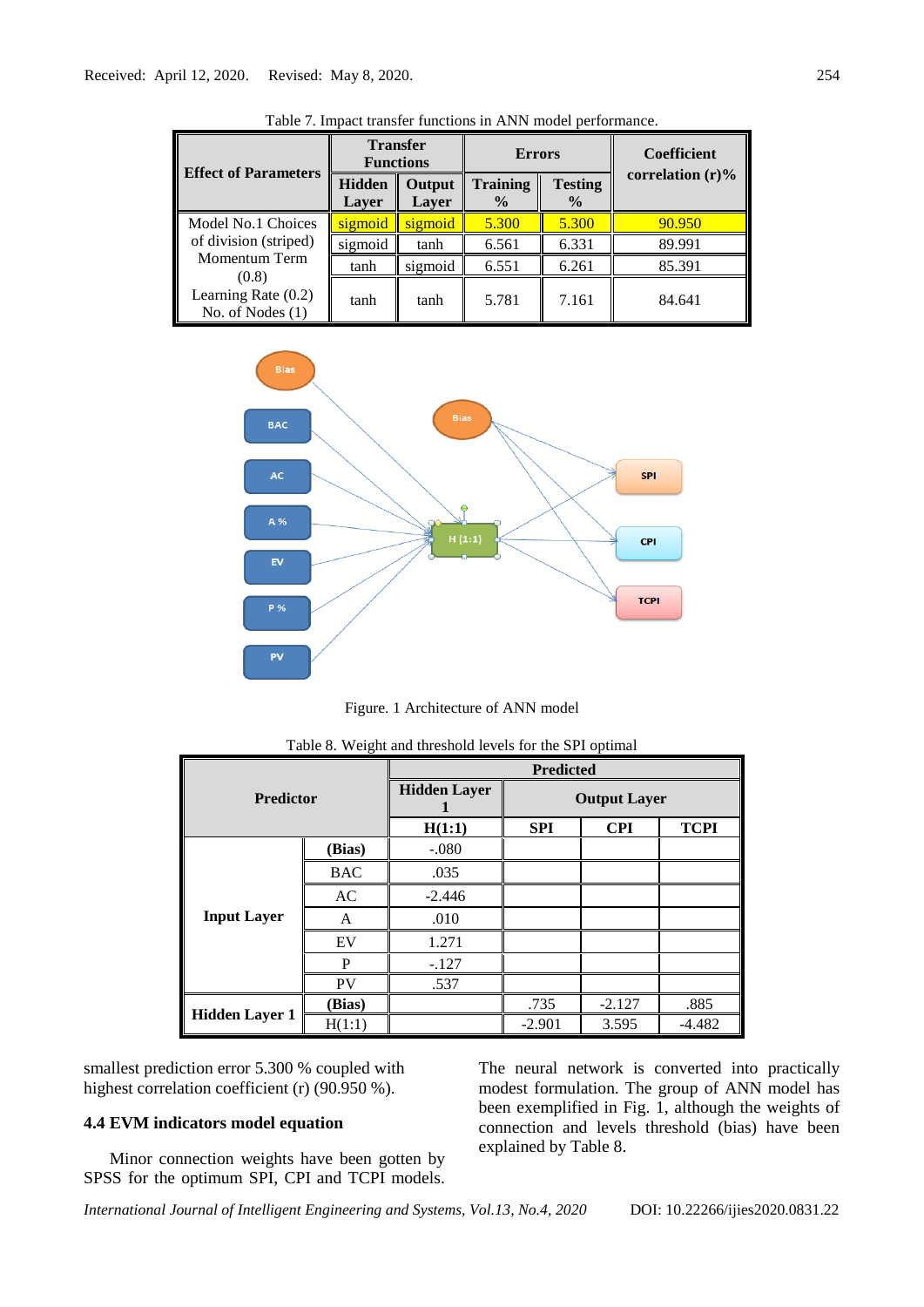

Figure. 2 Study the relationship between observed and predicted SPI for validation data



Figure. 3 Study the relationship between observed and predicted CPI for validation data



Figure. 4 Study the relationship between observed and predicted TCPI for validation

Based on connection weight besides the threshold levels presented in Table 8, the prediction of the SPI is written as:

$$
SPI = \{ 1 \setminus [1+\text{exponential }(-0.735+2.901\tanh(x))]
$$
  
+0.71401 \} (1)

 $CPI = \{1 \setminus [1 + exponential (2.127 - 3.595tanh(x))]\}$  $+0.74201$ } (2)

TCPI =  $\{1\}$ [1+exponential (-0.885+4.482tanh(x))]  $+0.9701$ } (3)

Where:

X=[-0.080+(0.035(BAC))+(-2.446(AC))

 $+ 0.010(A\%) + 1.271(EV) + (-0.127(P\%) + 0.537(PV)$ . (4)

# **5. Verification and validation of the ANN model**

The summary of computing Cost Performance Index (CPI), Schedule Performance Index (SPI), and To Complete Cost Performance Indicator (TCPI) by ANN for verification of estimating models has explained by Table 9. Where column two has actual Index that gotten from residential buildings project under construction in Iraq, and column (3) represents estimate Index after applying ANN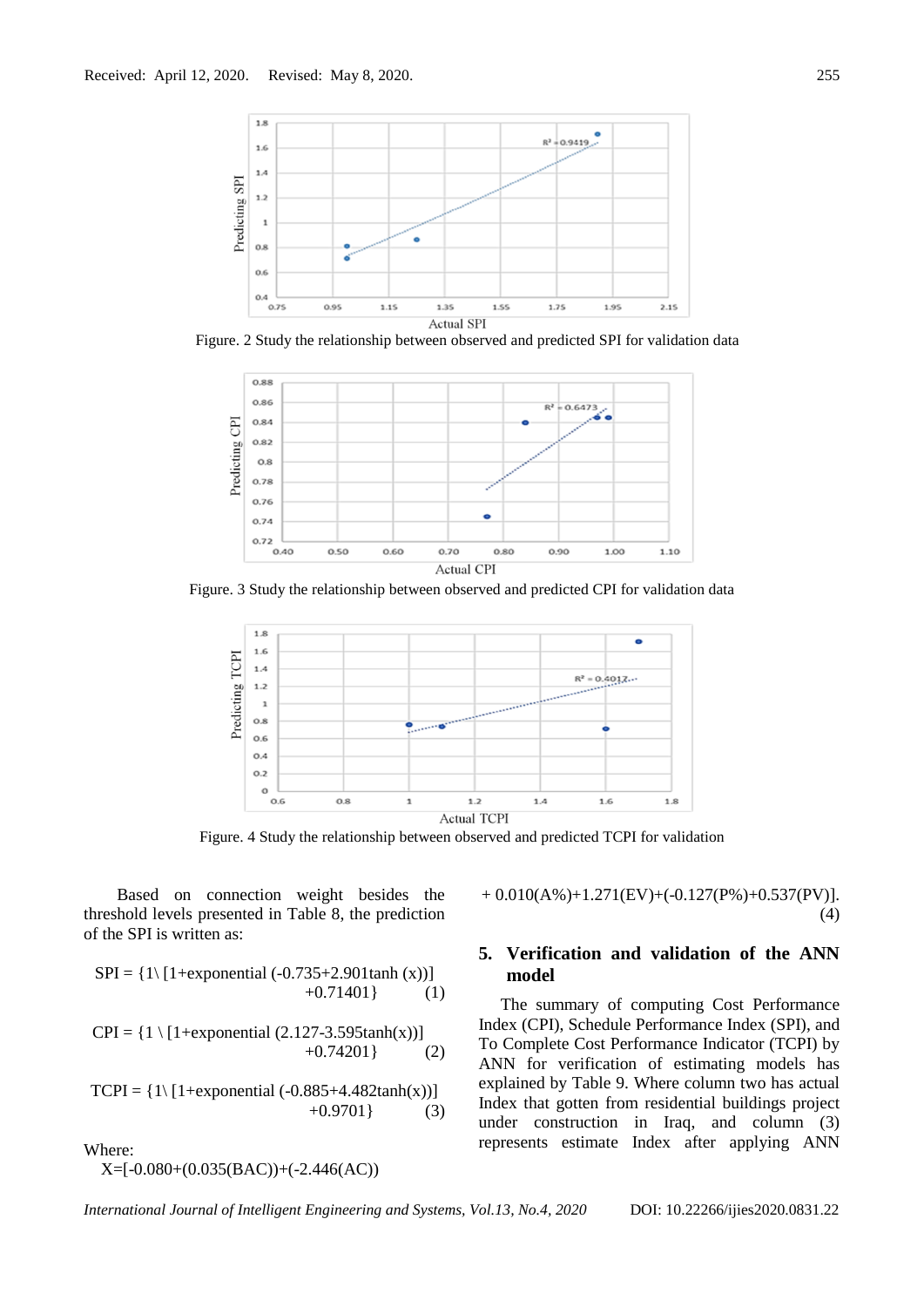|                                   |               | <b>SPI</b>                |               | <b>CPI</b>                | <b>TCPI</b> |                           |
|-----------------------------------|---------------|---------------------------|---------------|---------------------------|-------------|---------------------------|
| <b>Projects</b>                   | <b>Actual</b> | <b>Estimate</b><br>by ANN | <b>Actual</b> | <b>Estimate</b><br>by ANN | Actual      | <b>Estimate</b><br>by ANN |
|                                   | 1.000         | 0.714                     | 0.770         | 0.745                     | 1.600       | 0.970                     |
| $\mathfrak{D}$                    | 1.250         | 0.8653                    | 0.970         | 0.845                     | 1.000       | 1.02142                   |
| 3                                 | 1.000         | 0.8143                    | 0.840         | 0.84                      | 1.100       | 0.995562                  |
|                                   | 1.900         | 1.714                     | 0.990         | 0.845                     | 1.700       | 1.970                     |
| <b>Correlation</b><br>Coefficient | 98.03%        |                           | 80.45%        |                           |             | 63.38%                    |

Table 9. SPI, CPI and TCPI calculated through ANN for verification of estimating model

Table 10. Verification of ANN model

| <b>Project.</b> | F1<br><b>BAC</b> | F2<br>AC | F3<br>$A\%$ | F <sub>4</sub><br>EV | F5<br>$P\%$ | F6<br>PV | $SPI =$<br>$EV$ / $PV$ | $CPI =$<br>EV/AC | $TCPI = (BAC -$<br>$EV)/(BAC-AC)$ |
|-----------------|------------------|----------|-------------|----------------------|-------------|----------|------------------------|------------------|-----------------------------------|
|                 | 867.48           | 616      | 0.55        | 477                  | 0.55        | 477      | 1.00                   | 0.77             | 1.600                             |
|                 | 867.48           | 223      | 0.25        | 217                  | 0.2         | 73       | 1.25                   | 0.97             | 1.000                             |
|                 | 867.48           | 360      | 0.35        | 304                  | 0.35        | 304      | 1.00                   | 0.84             | 1.100                             |
|                 | 867.48           | 308      | 0.35        | 304                  | 0.45        | 338      | 1.90                   | 0.99             | 1.700                             |

Table 11. (MAPE) of SPI

| projects | <b>Actual SPI</b> | <b>Estimate SPI by ANN</b> | MAPE%   |
|----------|-------------------|----------------------------|---------|
|          | 1.000             | 0.7140                     | 28.600  |
|          | 1.250             | 0.8653                     | 30.7769 |
|          | 1.000             | 0.8143                     | 18.5739 |
|          | 1.900             | 1.7140                     | 9.66757 |
|          | MAPE%             | $87.62/4=21.90$            |         |

Table 12. (MAPE) of CPI

| projects | <b>Actual CPI</b> | <b>Estimate CPI by ANN</b> | MAPE%       |
|----------|-------------------|----------------------------|-------------|
|          | 0.770             | 0.745                      | 3.21266501  |
|          | 0.970             | 0.845                      | 23.16881655 |
|          | 0.840             | 0.840                      | 11.27827626 |
|          | 0.990             | 0.845                      | 24.72096167 |
| MAPE%    |                   | $62.38/4=15.60$            |             |

equation on them, where ANN equation has gotten through SPSS program. The comparison between the estimated and actual Index is shown.

Correlation coefficient between columns (Actual Index and Estimate Index by ANN equal to 98.03%, 80.45% and 63.38% for Schedule Performance Index (SPI), Cost Performance Index (CPI), and To Complete Cost Performance Indicator (TCPI) respectively, therefore it can be concluded that this model has an excellent covenant with the actual measured results, as presented in Figs. 2, 3, and 4.

The description of four observations of residential buildings project (variables) is shown in Table 10 below. The Performance Measures have been significant in evaluating models; there have

been dual magnitudes used in measuring the network performance for a specific data set. [18]

a) Mean Absolute Percentage Error (MAPE)

Based on Boussabaiena in 1999, the mean absolute percentage error is defined by the following formula [19]:

$$
MAPE = \{ \sum_{i=1}^{n} \frac{|A - E|}{A} \times 100\% \text{ in } \}
$$
 (5)

### b) Average Accuracy (AA):

In conjunction with Wilmot and Mei, Accuracy performance has been described as (100−MAPE) %. Average Accuracy (AA) can be calculated by the following formula [20]: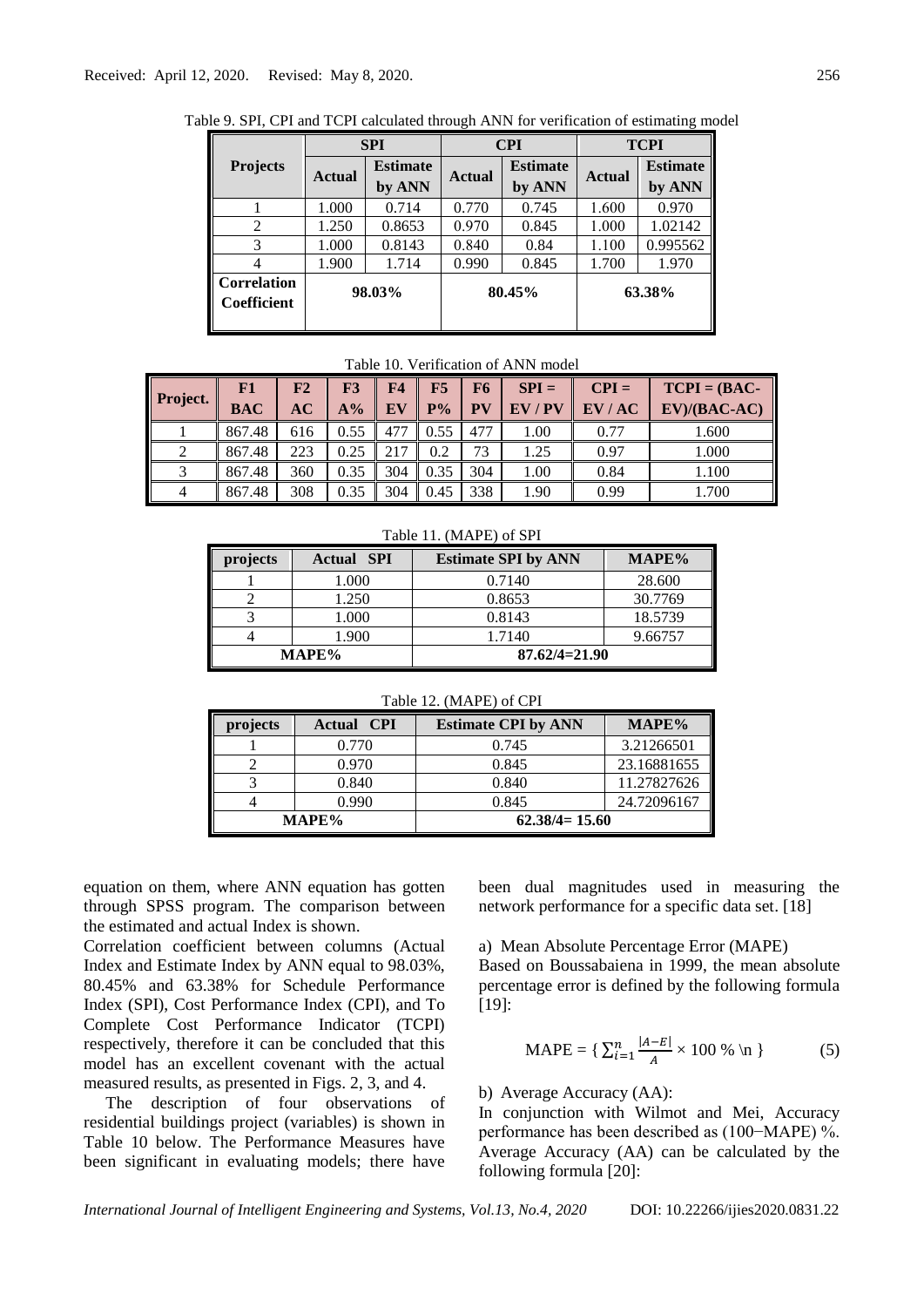| projects | <b>Actual TCPI</b> | <b>Estimate TCPI by ANN</b> | MAPE%       |
|----------|--------------------|-----------------------------|-------------|
|          | 1.600              | 0.970                       | 39.3750     |
|          | 1.000              | 1.02142                     | 2.141995809 |
|          | 1.1000             | 0.995562                    | 9.494394105 |
|          | 1.700              | 1.970                       | 15.88235294 |
| MAPE%    |                    | $66.89/4=16.72$             |             |

Table 13. (MAPE) of TCPI

| MAPE% |        | $66.89/4=16.72$ |            |  |
|-------|--------|-----------------|------------|--|
|       | 1.700  | 1.970           | 15.8823529 |  |
|       | 1.1000 | 0.995562        | 9.49439410 |  |

Table 14. Results of the Comparative Study

| <b>Description</b> | <b>ANN</b> model SPI | <b>ANN</b> model CPI | ANN for model TCPI |
|--------------------|----------------------|----------------------|--------------------|
| <b>MAPE</b>        | 21.90%               | 15.60                | 16.72              |
| AA%                | 78.10%               | 84.40                | 83.82              |
|                    | 0.9303               | 0.8045               | 0.6338             |
|                    | 0.9419               | ).6473               | 0.4017             |

$$
AA\% = 100-MAPE
$$
 (6)

The outputs of the comparative study have been specified in Table 14. The MAPE and average Accuracy percentage produced by ANN model (SPI) have been 21.90% and 78.10% correspondingly. Consequently, ANN model (SPI model) has a good conformity with the actual measured results; MAPE and AA% produced by ANN model (CPI) have been 15.60% and 84.40% respectively. Therefore, it can be concluded that ANN model (CPI model) shows a great conformity with the actual measurements, MAPE and AA% generated by ANN model (TCPI) have been 161.72% and 83.82% respectively. For that reason, ANN model (TCPI model) has great conformity with the actual measured results, finally, this study had found that the neural network models outperformed traditional linear methods such as multiple linear regressions and therefore they leave the great potential for replacing traditional methods in the area of earned value estimating and forecasting.

# **6. Conclusions**

In this research the ANN technique was developed for the earned value analysis. The ANN system has been applied in order to develop new prediction model by using back propagation process by SPSS software. Historical data in this technique was used into three flocks, which are training, testing and validating. It has been noticed that the ANN technique shows excellent results of prediction. The consequences have been deduced based on Average Accuracy (AA %) equal to 78.10, 84.09, 84.40 and 83.82, also, correlation coefficient (R) equal to 93.03%, 80.45% and 63.38% for SPI, CPI and TCPI respectively. The model of estimation that derived by ANN technique pointed out that there are a few variations among the hypothetical and the applied consequences. As a result, ANN method stands for the finest choice for developing the prediction model since it has more correct earned value estimation. Finally, this study recommends conducting a future study to predict the Earned Value Indexes using Support Vector Machine technique, in order to compare results, and to review the technique more accurately.

#### **The Availability of Data**

The study findings which are supported by the data, are obtainable by the corresponding's writer upon requests.

## **Conflicts of Interest**

The writers affirmed that they hadn't interest conflicts.

#### **Acknowledgment**

Authors would like to thank those respected persons who have helped and guided us to achieve this paper; they really deserve all respect and gratitude. Then, we'd like to thank all the staff of Al-Nahrain University in Iraq to help us to get guideline for our paper by providing us lots of consultations. As well as, we also want to thank and give our gratitude to everyone who has guided or advised us in submitting or writing this paper.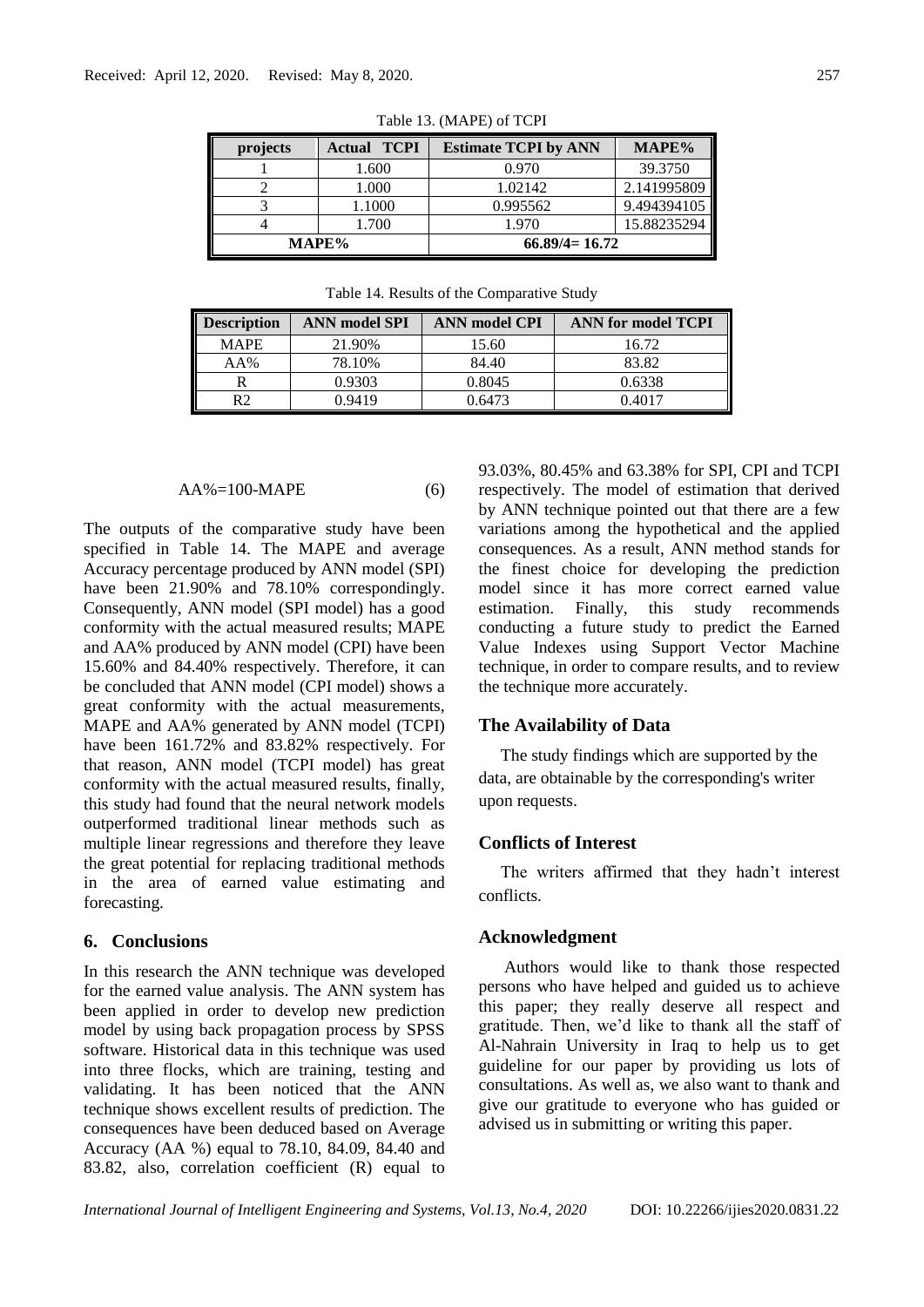### **Author Contributions**

Faiq M. S. Al-Zwainy conceived of the presented idea and contributed to sample preparation and wrote the manuscript. Duaa Al-Jeznawi developed the ANN model and performed the computations. Ibraheem A. Aidan verified the analytical methods and supervised the findings of this work. All authors discussed the results and contributed to the final manuscript.

# **References**

- [1] F. Al-Zwainy, I. Mohammed, S. Raheem, "Investigation and assessment of the project management methodology in Iraqi construction sector", *International Journal of Applied Engineering Research*, Vol. 11, No. 4, pp. 2494-2507, 2016.
- [2] F. Al-Zwainy and T. Neran, "Investigation and Evaluation of the Cost Estimation Methods of Iraqi Communication Projects," *International Journal of Engineering and Management Research, IJEMR*, Vol. 5, No. 6, pp. 41- 48, 2015.
- [3] T. Williams, "Neural Networks to Predict Construction Cost Indexes", in B.H.V. Topping, A.I. Khan, (Editors), *"Neural Networks & Combinatorial Optimization in Civil & Structural Engineering"*, Civil-Comp Press, Edinburgh, UK, pp 47-52, 1993.
- [4] M. Murtaza and F. Deborah "NEUROMODEX-Neural Network System for Modular Construction Decision Making". *Journal of Computing in Civil Engineering ASCE*. Vol. 8, No. 2, pp. 221-233, 1994.
- [5] T. Hegazy and O. Moselhi "Analogy-based solution to markup estimating problem". *Journal of Computing in Civil Engineering ASCE*. Vol. 8, No. 1, pp. 72-87, 1994.
- [6] R. Lippmann "An introduction to computing with neural nets. In: Artificial Neural Networks; Theoretical Concepts". (Ed. V. Vemuri). *The Computer Society*, Washington, USA. pp. 36-54, 1988.
- [7] D. Chua, Y. Kog, P. Loh and E. Jaselskis. "Model for construction budget performanceneural network approach". *Journal of Construction Engineering and Management*. Vol. 123, No. 3, pp. 214-222, 1997.
- [8] H. Al-Tabtabai, N. Kartam, I. Flood. and A. Alex. "Expert judgment in forecasting construction project completion". *Engineering Construction and Architectural Management*. Vol. 4, No. 4, pp. 271-293, 1997.
- [9] H. Adeli and M. Wu. "Regularization neural network for construction cost estimation". *Journal of Construction Engineering and Management*. Vol. 124, No. 1, pp. 18-24, 1998.
- [10] T. Hegazy and A. Ayed. "Neural network model for parametric cost estimation of highway projects". *Journal of Construction Engineering and Management*. Vol. 124, No. 3, pp. 210-218, 1998.
- [11] F. Al-Zwainy, R. Al-Suhaily, Z. Saco, "Project Management and Artificial Neural Networks: Fundamental and Application", *LAP LAMBERT Academic Publishing*, 2015.
- [12] F. Al-Zwainy, "The Use of Artificial Neural Network for Estimating Total Cost of Highway Construction Projects", *a thesis submitted to the Civil Engineering Department, College of Engineering, Baghdad University, Ph.D*., 2009.
- [13] F. Al-Zwainy and I. Aidan, "Forecasting the cost of structure of infrastructure projects utilizing artificial neural network model (highway projects as case study)", *Indian Journal of Science and Technology*, Vol. 10, No. 20, pp. 1-12, 2017.
- [14] X. Wu and S. Lim "Prediction of maximum scour depth at spur dikes with adaptive neural networks". In B. H. V. Topping and A. I. Khan, (Editors), *Neural Networks and Combinatorial Optimization in Civil and Structural Engineering"*. Civil-Comp Press, Edinburgh, Scotland. pp. 61-66, 1993.
- [15] F. Al-Zwainy, "The Use of Artificial Neural Networks for Productivity Estimation of finish Works for Building Projects", *Journal of Engineering and Development*, Vol. 16, No. 2, pp. 42-60, 2012.
- [16] S. Zamim, N. Faraj, I. Aidan, F. Al-Zwainy, M. AbdulQader, and I. Mohammed, "Prediction of dust storms in construction projects using intelligent artificial neural network technology", *Periodicals of Engineering and Natural Sciences*, Vol. 7, No. 4, pp. 1659-1666, 2019.
- [17] A. Ibrahim, F. AL-Zwainy, F. Huda, I. Moatasem, "Development of an Analytical Software for Cost Estimation for Highway Project", *International Journal of Applied Engineering Research*, Vol. 13, No. 9, pp. 6944-6951. 2018.
- [18] B. Babu, A. Suneetha, G. Babu, Y. Kumar,and G. Karuna, "Medical Disease Prediction using Grey Wolf optimization and Auto Encoder based Recurrent Neural Network," *Periodicals of Engineering and Natural Sciences*, Vol. 6, No. 1, pp. 229–240, 2018.